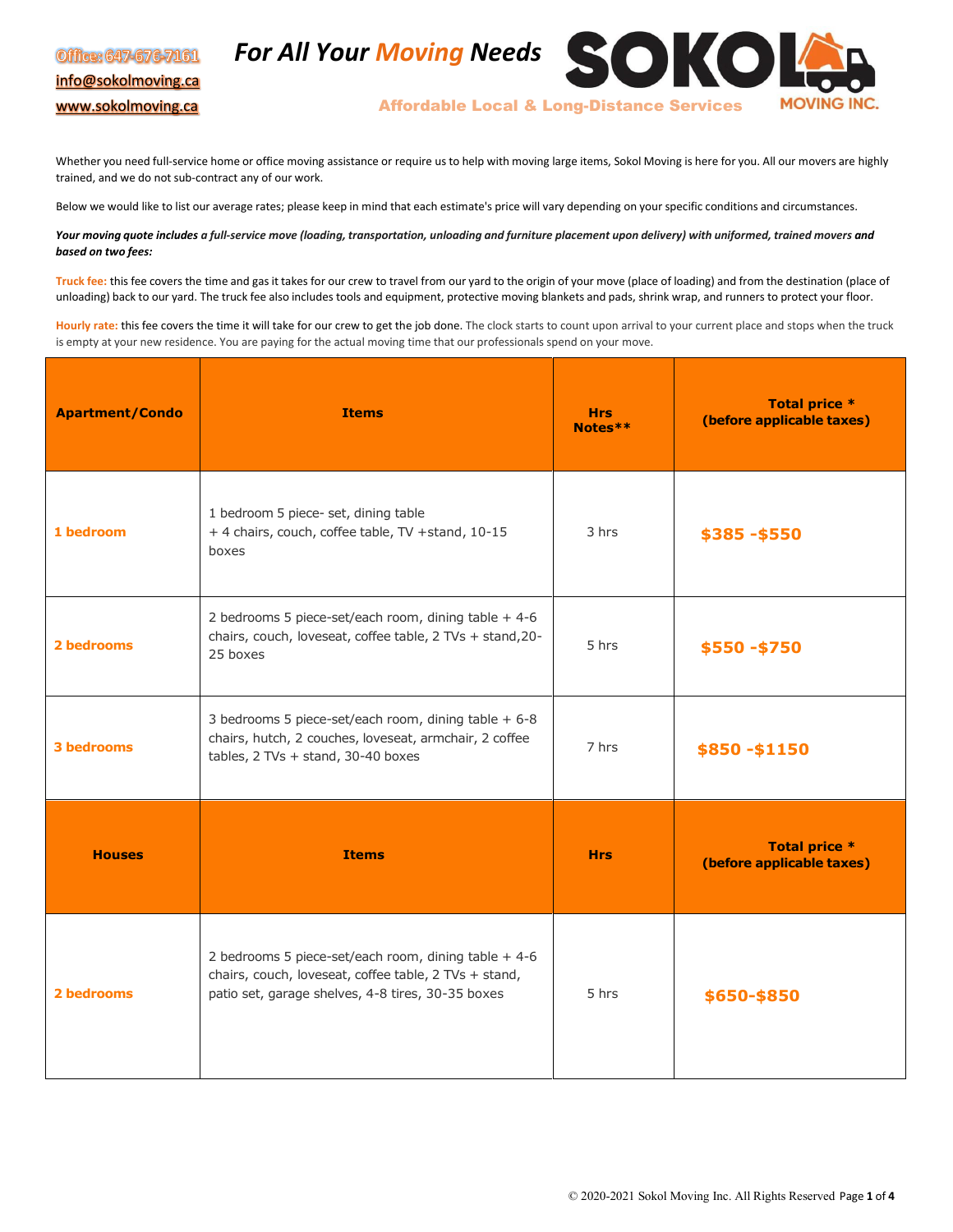| <b>3 bedrooms</b> | 3 bedrooms 3-5 piece-set/each room, dining table + 6-<br>8 chairs, hutch, 2 couches, loveseat, armchair, 2 coffee<br>tables, 2-3 TVs + stand, patio set, garage shelves, 4-8<br>tires, 40-50 boxes               | 6 hrs      | \$950-\$1150                                      |
|-------------------|------------------------------------------------------------------------------------------------------------------------------------------------------------------------------------------------------------------|------------|---------------------------------------------------|
| <b>4 bedrooms</b> | 4 bedrooms 3-5 piece-set/each room, dining table + 6-<br>8 chairs, hutch, 2 couches, loveseat, armchair, 2 coffee<br>tables, 2-3 TVs + stand, patio set, garage shelves, 4-8<br>tires, garden shed, 50-60 boxes  | 8 hrs      | \$1100-\$1250                                     |
| <b>5 bedrooms</b> | 5 bedrooms 3-5 piece-set/each room, dining table + 6-<br>8 chairs, hutch, 2 couches, loveseat, armchair, 2 coffee<br>tables, 2-3 TVs + stand, patio set, garage shelves, 4-8<br>tires, garden shed, 70-80 boxes  | 9 hrs      | \$1250-\$1500                                     |
| <b>Townhouses</b> | <b>Items</b>                                                                                                                                                                                                     | <b>Hrs</b> | <b>Total price *</b><br>(before applicable taxes) |
|                   |                                                                                                                                                                                                                  |            |                                                   |
| 2 story           | 2-3 bedrooms 5 piece-set/each room, dining table + 4-<br>6 chairs, couch, loveseat, coffee table, 2 TVs +stand,<br>patio set, garage shelves, 4-8 tires, garden shed, 40-50<br>boxes                             | 6 hrs      | \$950-\$1050                                      |
| 3 story           | 3-4 bedrooms 3-5 piece-set/each room, dining table +<br>6-8 chairs, hutch, 2 couches, loveseat, armchair, 2<br>coffee tables, 2-3 TVs + stand, patio set, garage<br>shelves, 4-8 tires, garden shed, 50-60 boxes | 7 hrs      | \$1100-\$1200                                     |

## Note\*

Please note that the presented prices are a preliminary calculation of the cost, which cannot be considered final due to certain nuances regarding the route of transport, the specifics, and the move's distance. For an accurate calculation of the cost, you should call 647-676-7161 or order a call from our knowledgeable specialist. You can also reach us a[t info@sokolmoving.ca. T](mailto:info@sokolmoving.ca)hank you for understanding! Note\*\*

- The minimum charge is 3 hours + a one-time truck fee (+ additional hours if applicable)
- An extra fee might apply for heavy or unusual items such as appliances, exercise equipment, piano, marble top tables, any one piece of furniture over 100 lbs, etc.
- An extra fee might apply if the walking distance exceeds 50 meters (for example, distance from the unit to the elevator or from the elevator to the loading zone/truck)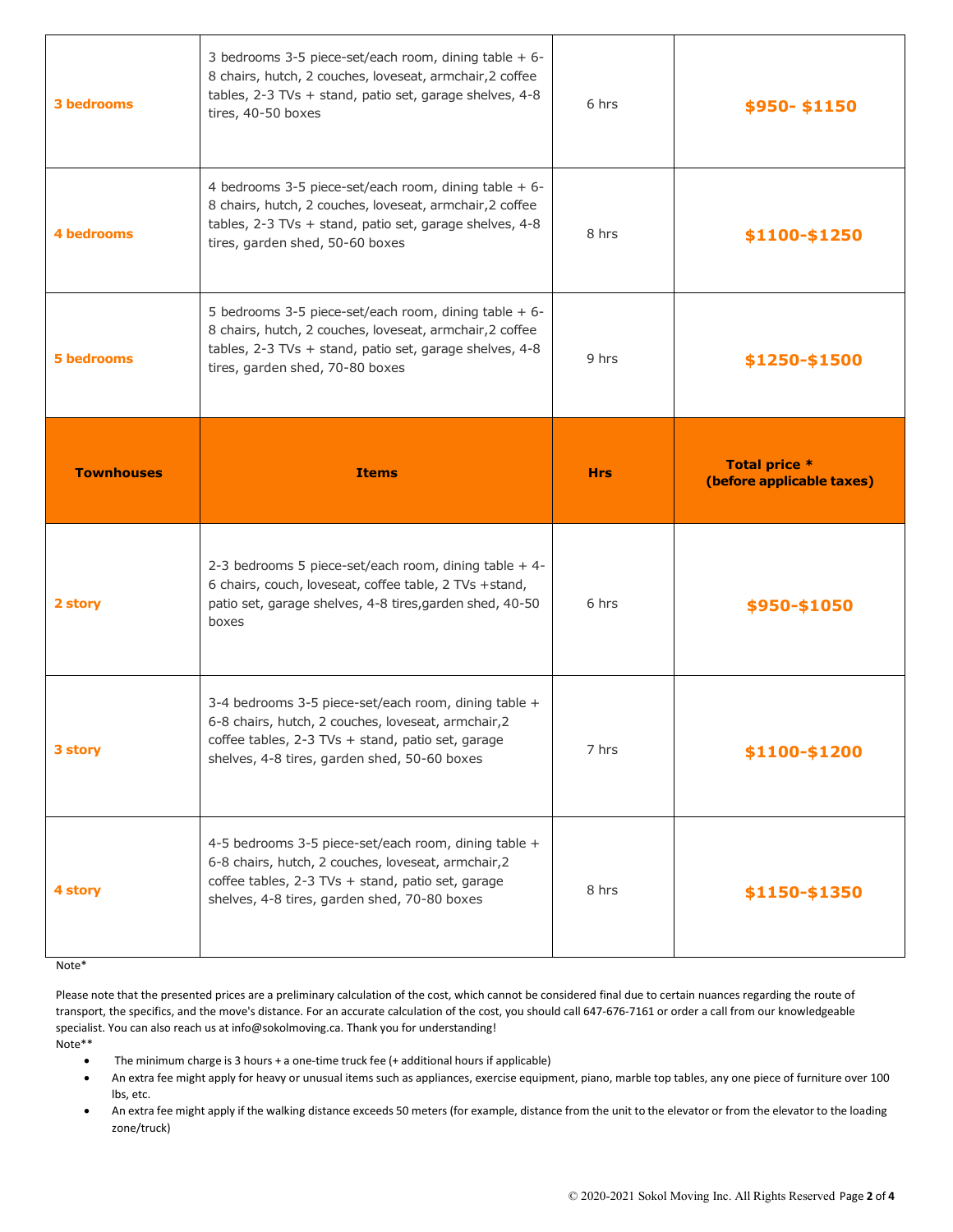- Should the move happen within the same building from one unit to another, the transportation fee of a flat \$100 apply instead of the truck fee
- Its client's responsibility is to ensure that the service elevator is booked (except for the building where there is no elevator present). In this case, a stairs surcharge might apply.
- Any 3-4 story houses with narrow staircases might result in an additional fee. During the wintertime, the snow must be shovelled off the driveway. Make sure your porch stairs are well-cleaned and salted or sanded. Any sidewalks associated with the moving area, such as your front or back yard, has to be cleaned and salted for safety purposes. We thank you for your co-operation!

| <b>Description</b>        | <b>Items/Services</b>                                                                                                            | <b>Hrs</b>          | <b>Total price *</b><br>(before applicable taxes) |
|---------------------------|----------------------------------------------------------------------------------------------------------------------------------|---------------------|---------------------------------------------------|
| <b>Small move</b>         | 1-5 items + up to 5 boxes                                                                                                        | 2hrs.Min.<br>charge | \$250-\$350                                       |
| Hire a mover              | Packing/Unpacking Services, Moving Needs,<br>Loading/Unloading Services, Disassembly/reassembly,<br>Taking care of packing waste | 2hrs.Min.<br>charge | \$50/per mover                                    |
| <b>Upright piano</b>      | 37" to 45" height                                                                                                                | N/A                 | \$250-\$350                                       |
| <b>Exercise equipment</b> | Local relocation/internal move                                                                                                   | N/A                 | $$40 - $100$                                      |
| <b>Safe</b>               | Photos of the item and applicable staircase must<br>be sent to the office representative                                         | N/A                 | \$40-100                                          |
| <b>Fireproof cabinet</b>  | Photos of the item and applicable staircase must<br>be sent to the office representative                                         | N/A                 | \$100-\$150                                       |
| <b>Aquarium</b>           | Photos of the item and applicable staircase must<br>be sent to the office representative                                         | N/A                 | <b>Starts \$40</b>                                |